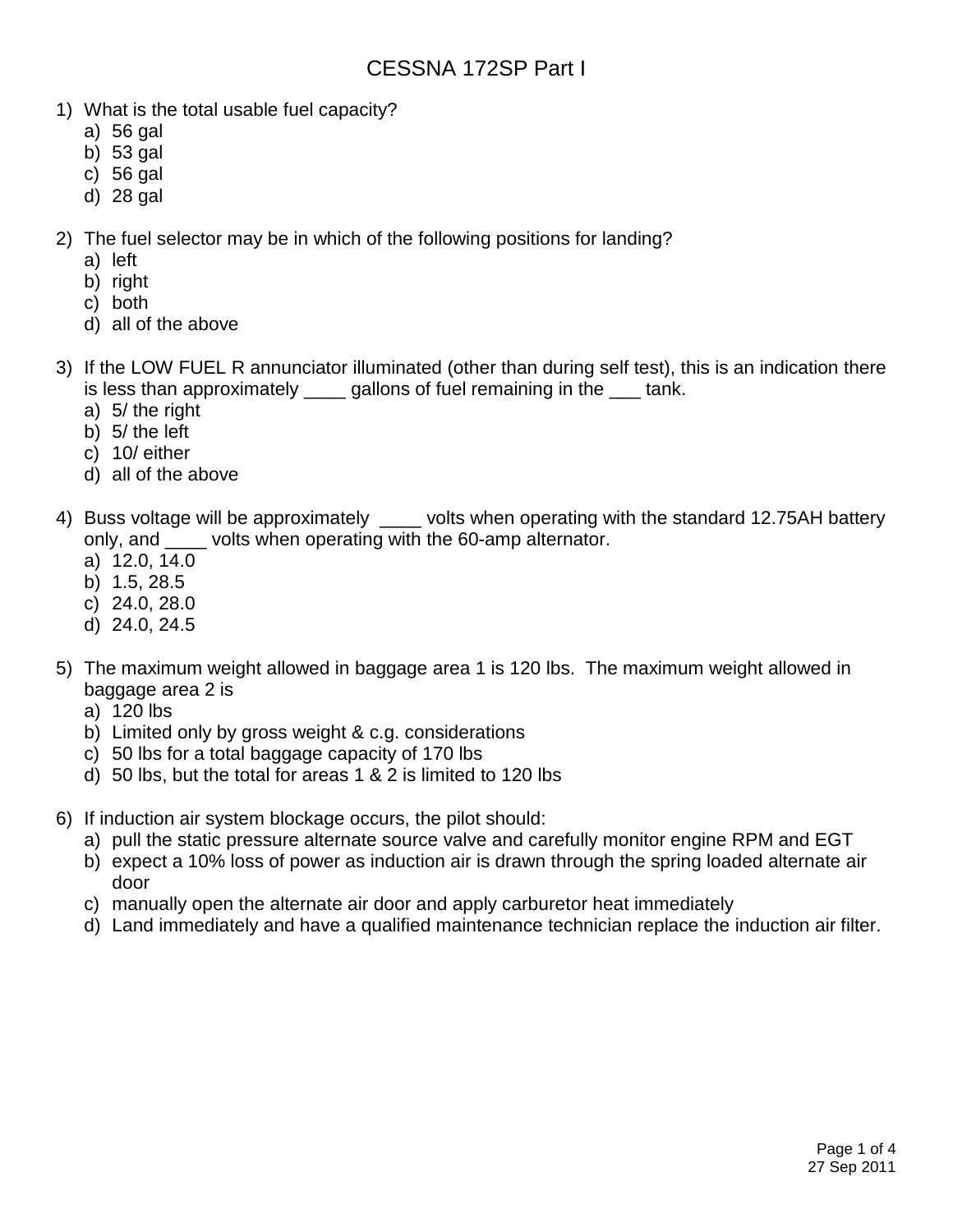- 7) The aircraft has been serviced with SAE 50W oil. During a cross country you need to add oil, which of the following is acceptable?
	- a) SAE 50W
	- b) SAE 15W-50
	- c) SAE 20W-50
	- d) all of the above
- 8) The recommended starter duty cycle is 10 seconds, followed by a 20 second cool down period. This cycle can be repeated \_\_\_ additional times but then the starter must be allowed to cool for minutes.
	- a) 2, 10
	- b) 3, 10
	- c) 2, 20
	- d) 2, 5
- 9) Intentional stalls may be performed only if the aircraft is in the utility category. The utility category means
	- a) the rear seat is unoccupied
	- b) the baggage compartment is empty
	- c) the gross weight is less than 2200 lbs
	- d) all of the above

You are planning a trip with three people. The aircraft is fully fueled. The pilot weighs 210 lbs. and sits with the seat pin engaged in the very last (AFT) hole. The passenger in the front seat weighs 150 lbs. and sits with the seat engaged in the very first (Forward) hole. The rear seat passenger weighs 100 lbs and is sitting behind the pilot.

Aircraft empty weight: 1673.0 lbs. Arm: 39.5652 Moment: 66,192.6

10)What is the aircraft weight?

- a) 2451
- b) 2500
- c) 2445
- d) 2341

11)What is the aircraft moment?

- a) 102.5
- b) 104.5
- c) 103.5
- d) 120.4

12) Is this loading approved for flight?

- a) Yes, in the normal category but not utility category
- b) Yes, in both the normal category and utility category
- c) no, it is out of the permissible range for c.g.
- d) no, it over the maximum allowable gross weight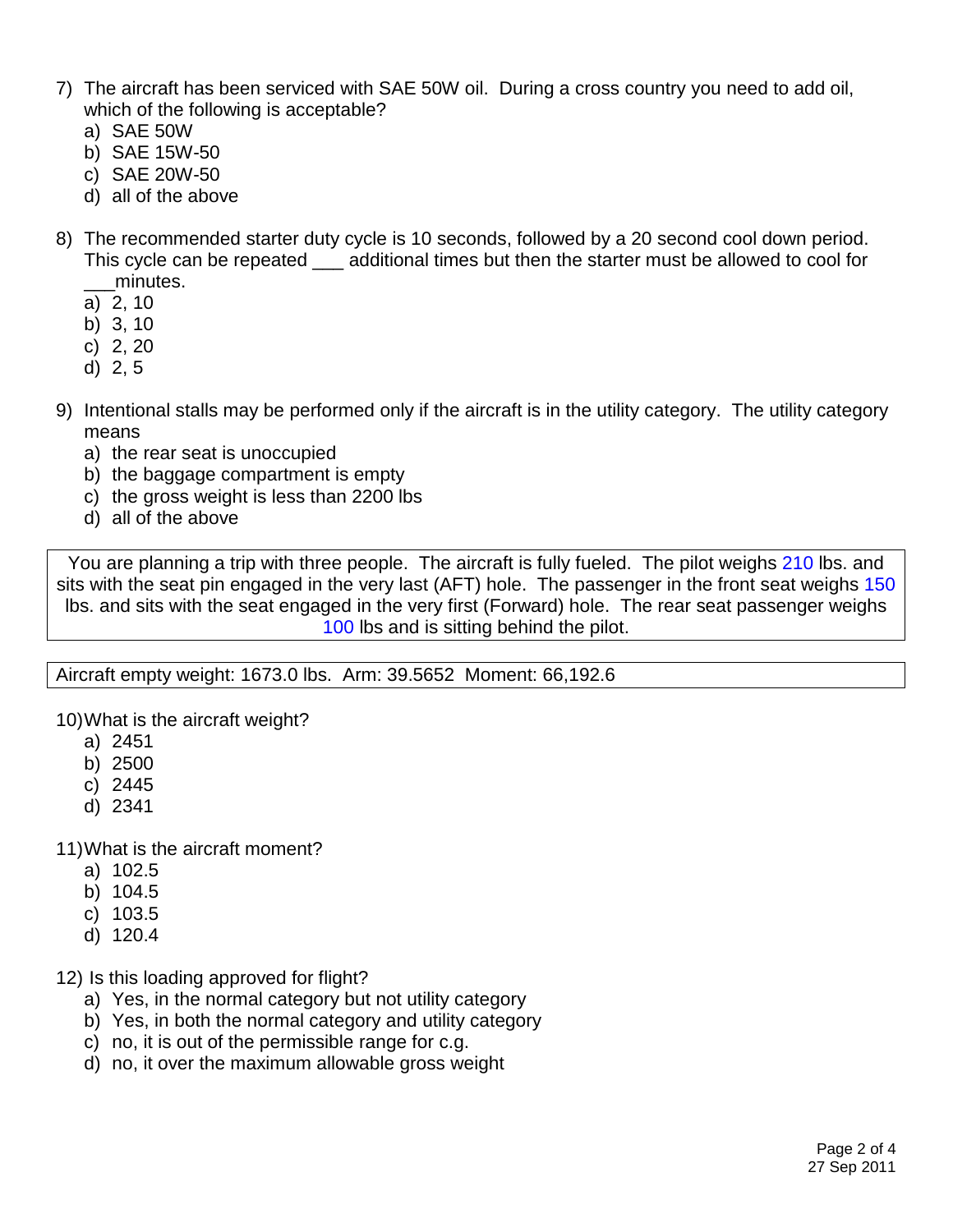Given the following condition OAT: 10 C Field elevation: 3000 Gross weight: 2550 lbs Wind: light and variable Fuel: Full Speed fairings: Removed Cruise altitude: 8000' MSL

13) What is the depicted short field takeoff distance to clear a 50' obstacle?

- a) 2280
- b) 2180
- c) 2080
- d) 1980
- 14) If you returned to the airport immediately, and executed a short field landing, what would the depicted landing distance over a 50' obstacle be?
	- a) 1325
	- b) 1430
	- c) 1375
	- d) 1425
- 15) Assuming a standard temp at 8000' MSL and a RPM setting of 2300,what will be your fuel burn per hour?
	- a) 10.4
	- b) 7.5
	- c) 7.1
	- d) none of the above
- 16) Which of the following most accurately represents the glide range of the C-172S?
	- a) 550'/nm
	- b) 670'/nm
	- c) 1200'/nm
	- d) 970'/nm
- 17) In the C172S there is an auxillary fuel pump in the aircraft. When should the auxillary fuel pump be used?
	- a) To assist in priming the engine for start.
	- b) During hot starts.
	- c) In the event of the engine driven pump failing.
	- d) All of the above.
- 18) The maximum demonstrated crosswind for the C172S is?
	- a) 13 knots
	- b) 15 knots
	- c) 17 knots
	- d) 20 knots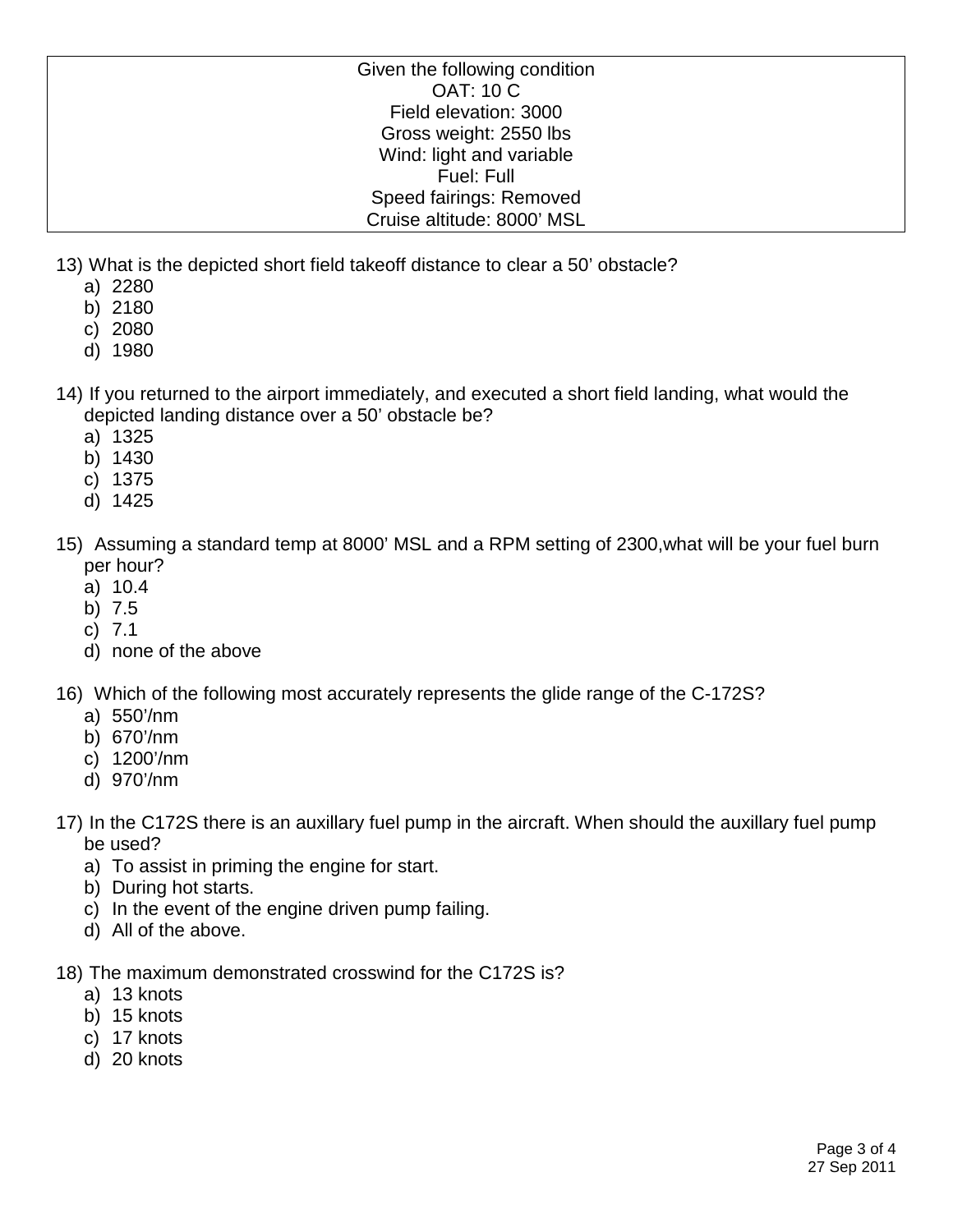- 19) The proper leaning procedure for ground operations is:
	- a) full rich only to prevent engine damage
	- b) rotate mixture control until approximately "2 fingers" lean of full rich
	- c) for maximum RPM at approximately 1200 RPM
	- d) for maximum RPM at approximately 1800 RPM

20) The proper leaning procedure prior to takeoff is:

- a) full rich only to prevent engine damage
- b) rotate mixture control until approximately "2 fingers" lean of full rich
- c) for maximum RPM at approximately 1800 RPM when DA exceeds 3000'
- d) for maximum RPM at full throttle when DA exceeds 3000'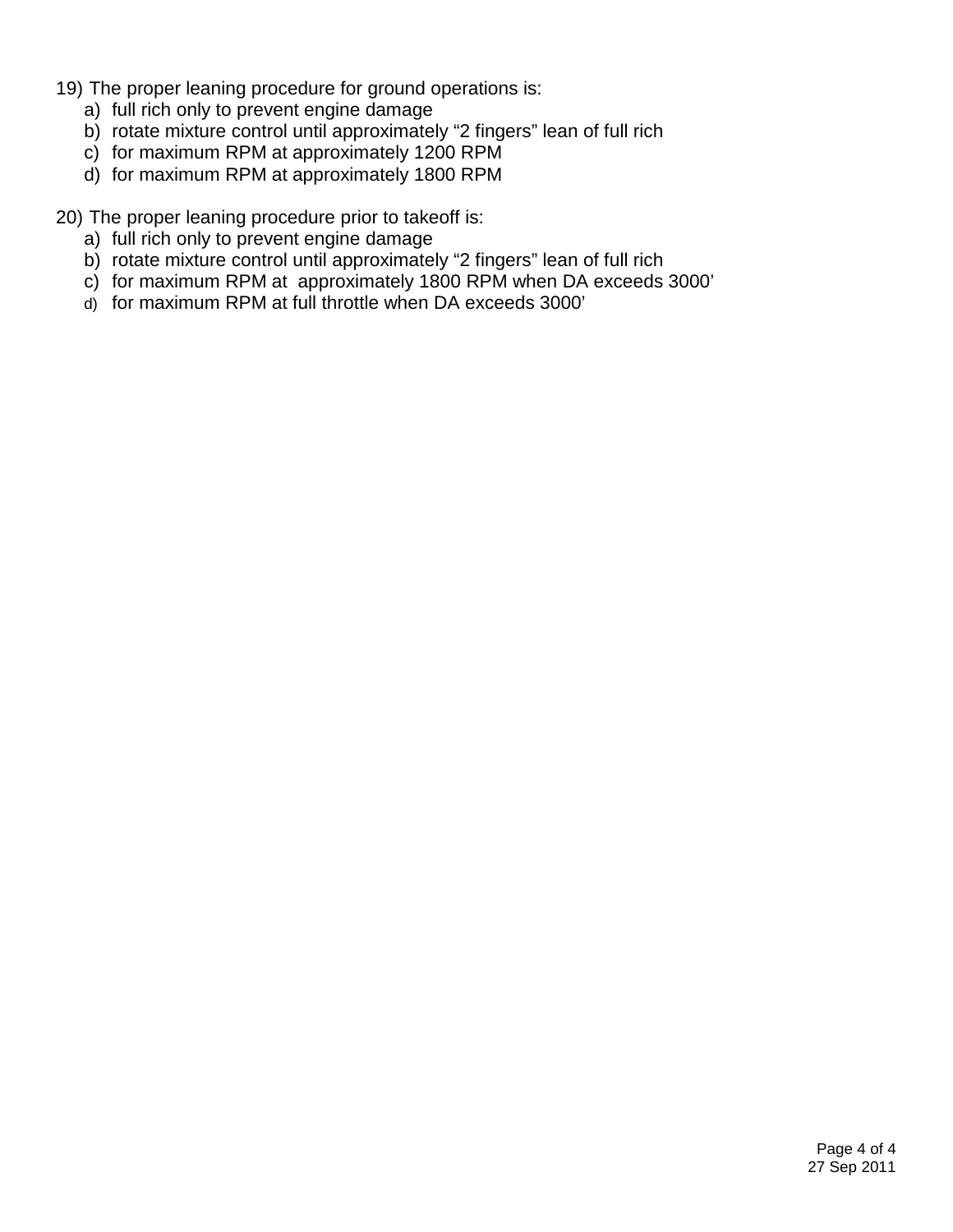# CESSNA 172SP Part II **Nav II System (Non-G1000)**

- 21)If the L VAC annunciator light illuminates (other than during self test) and the vacuum gauge reads 4.5"HG, this is an indication:
	- a) the vacuum system has failed, use partial panel procedures if in IMC
	- b) the left vacuum pump has failed and the right vacuum pump is operating normally, IFR or VFR flight may be initiated or continued
	- c) the aircraft should be written up and grounded
	- d) both A & C
- 22)Regarding the installed anti-collision light systems, which of the statement below is most correct (Day-VFR)
	- a) Rotating beacon and ,strobes if installed, must be functional and operated
	- b) Strobe lights are required to be functional, if installed, but not operated
	- c) Either strobe lights or rotating beacon must be functional & operated
	- d) Neither system is required to operate for Day-VFR

23) The following display indicates the navigation radio is in the mode.

122.7 123.00 I 117.6 030 TO

- a) active/CDI
- b) active/bearing
- c) standby/radial
- d) active/timer

24)You are cruising at 5000' MSL with an altimeter setting of 30.12. The altitude readout in the transponder window is showing 5200 feet. This means:

- a) nothing, the altitude displayed is relative to a baro setting of 29.92
- b) the altitude encoder is malfunctioning or not communicating with the transponder
- c) the static system has a leak or blockage, this is a serious condition and immediate action is warranted
- d) you should determine which altitude source is malfunctioning by comparing to GPS altitude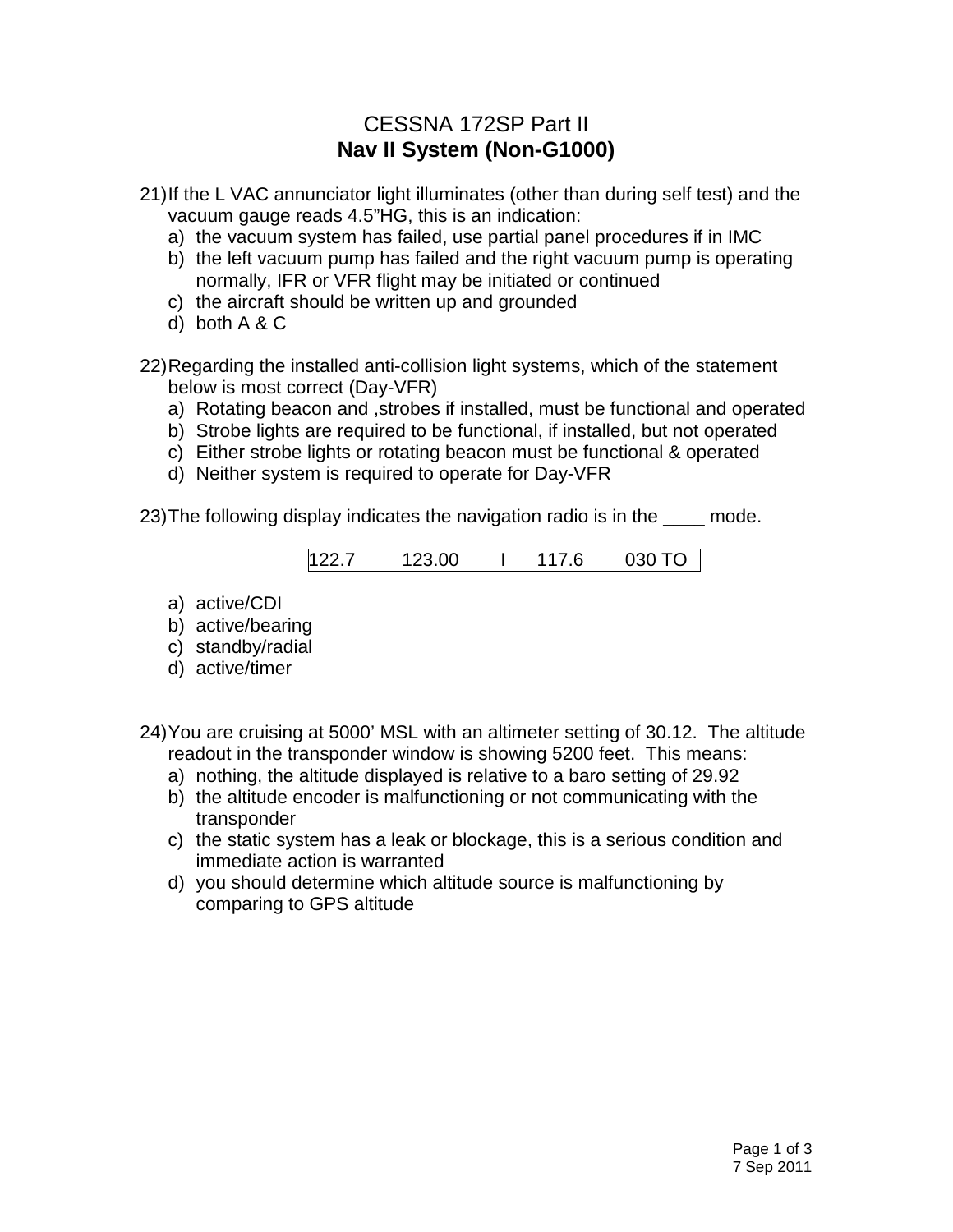### Given the following display



25)What radios will you hear over the headset?

- a) Comm 1
- b) Comm 2
- c) Comm 3
- d) A & B

26)What radio is set to transmit?

- a) Comm 1
- b) Comm 2
- c) Comm 3
- d) None of the above.

27)Which of the following statements is/are true about the ELT system:

- **1:** When activated, the ELT transmits on 121.5 and 243.0 MHz
- **2:** The transmitter can be activated automatically or manually
- **3:** A cockpit-mounted LED indicates activation whether manual or automatic
- **4:** A cockpit-mounted switch can deactivate the ELT
- a) 1 only
- b) 1,2 & 3 only
- c) 2,3,& 4 only
- d) all of the above
- 28)What modes of the autopilot still function with the loss of the DG (or HSI compass)?
	- a) All modes will still function correctly
	- b) ROL, NAV, APR and REV
	- c) ROL only
	- d) No modes will work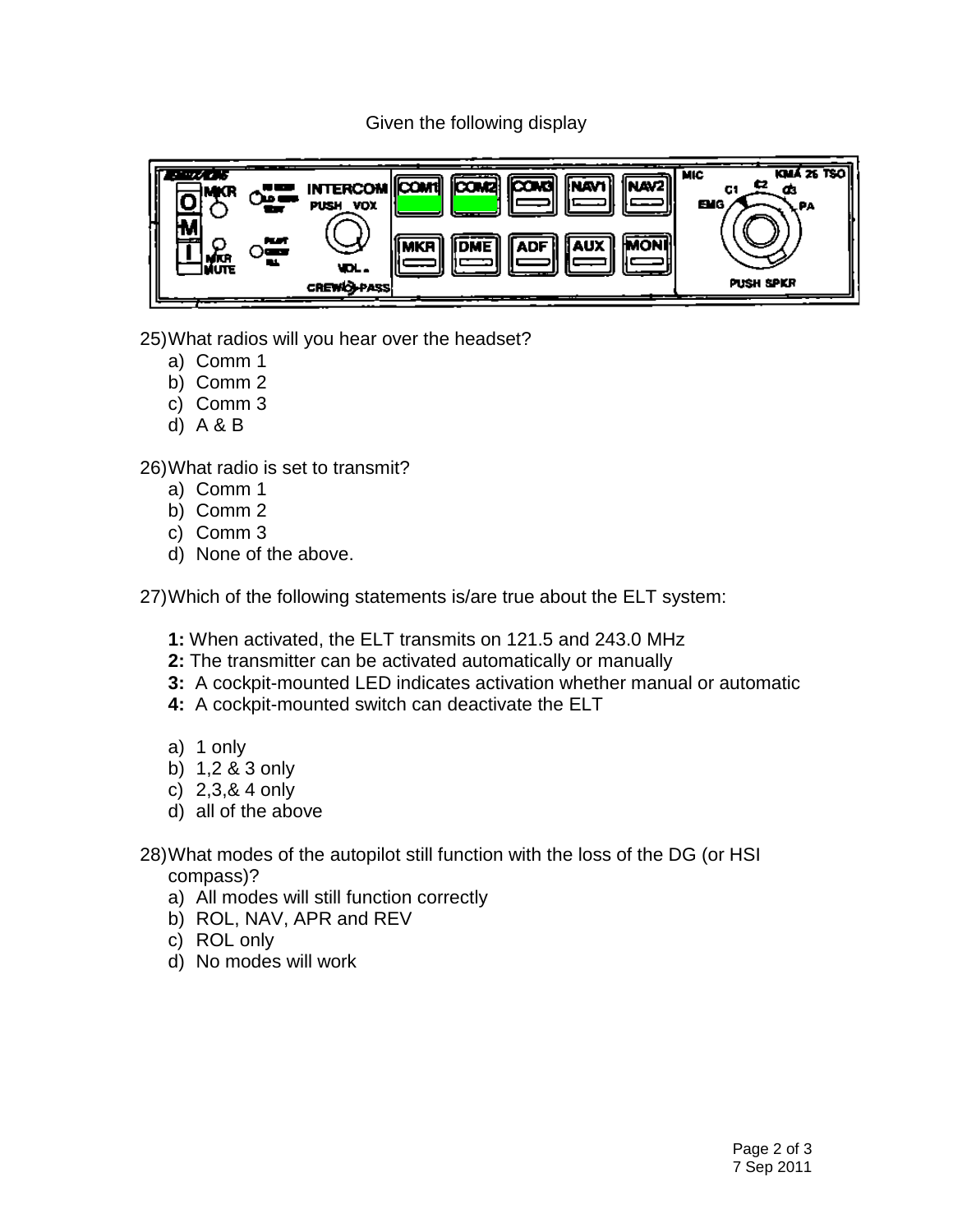- 29)Which of the following is NOT a limitation when using the GTN 650 GPS for use under IFR:
	- a) The pilots guide must be on board and accessible to the pilot
	- b) The database must be current for en-route and terminal navigation
	- c) The database must be current for approach navigation
	- d) The aircraft must have other approved navigation equipment appropriate to the route of flight installed and operational

30)If the GPS650 is in the VLOC mode, what navigation information is being displayed on the VOR?

- a) VOR information from the number 1 VOR
- b) VOR information from the number 2 VOR
- c) GPS information in the approach arm mode
- d) GPS information in the navigation mode only

#### *DO NOT FORGET TO COMPLETE THE CLOSED BOOK PORTION LOCATED ON THE BACK SIDE OF THE ANSWER SHEETS.*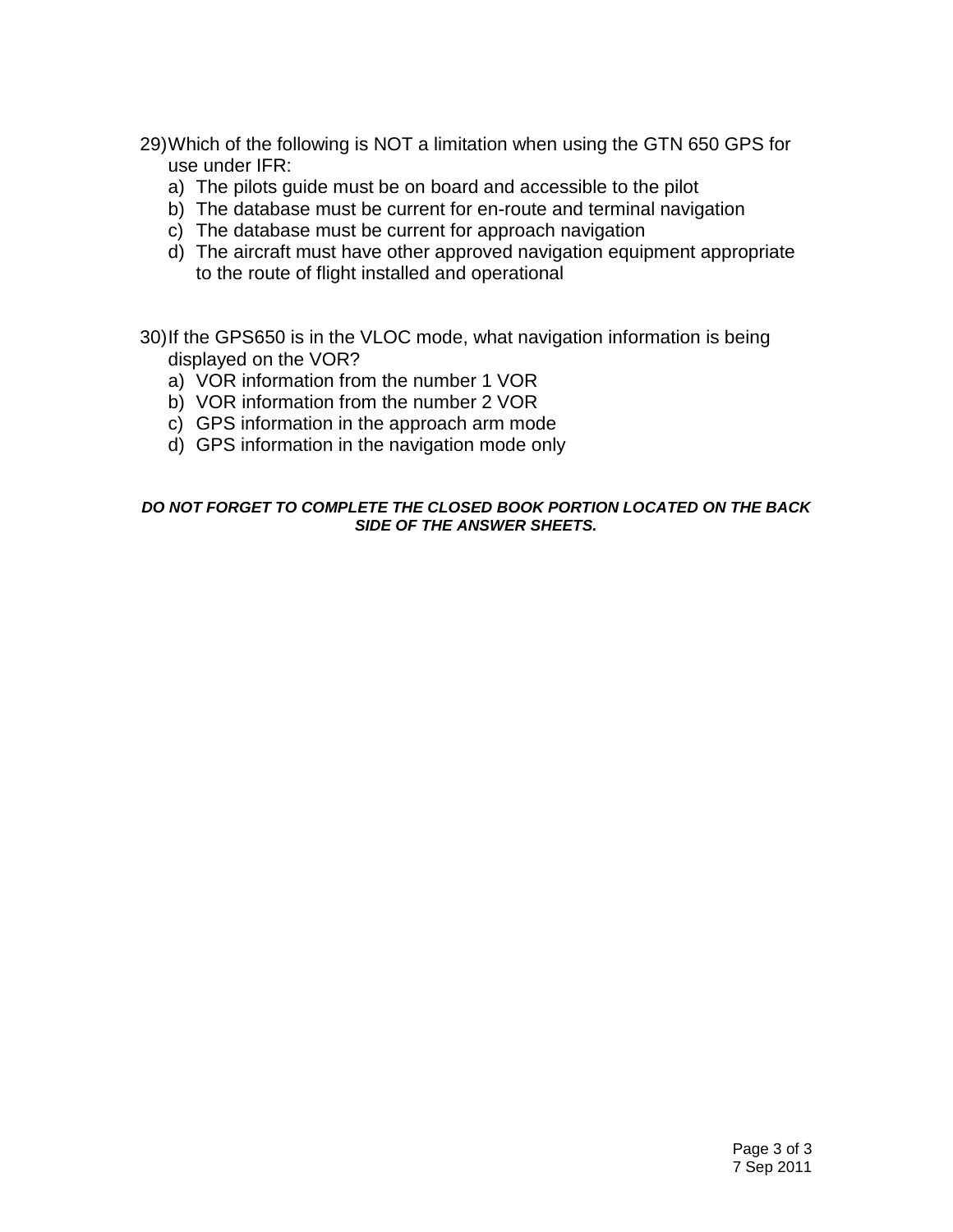# CESSNA 172SP Part III **Nav III System (G1000)**

31)If the amber LOW VACUUM annunciator light illuminates this is an indication:

- a) the vacuum system has failed, use partial panel procedures if in IMC
- b) the aircraft should be written up and grounded
- c) the vacuum pump has failed and the standby attitude indicator will not function properly. VFR flight is permitted but not IFR
- d) both A & B
- 32)Regarding the installed anti-collision light systems, which of the statement below is most correct (Day-VFR)
	- a) Rotating beacon must be functional and operated during flight
	- b) Strobe lights are required to be functional and operated during flight
	- c) Either strobe lights or rotating beacon must be functional & operated
	- d) Neither system is required to for Day-VFR
- 33)When using the Bendix/King KAP 140 2-axis autopilot in NAV, APR, or REV operating modes, if the HSI navigation source is switched from GPS to NAV1
	- or NAV2 automatically or manually, the change will affect the autopilot how?
	- a) The autopilot will handle the switch automatically but not manually with an annunciation on the PFD and an audible chime.
	- b) The autopilot will handle the switch manually but not automatically with no annunciation on the PFD and no audible chime.
	- c) The autopilot will disengage when switched either manually or automatically with a warning chime audible to the pilot.
	- d) The autopilot will revert to the roll mode without chime or annunciation and the previously selected mode symbol shown on the autopilot display will be flashing.
- 34)Which of the following statements is/are FALSE regarding the standby battery:
	- **1:** Battery won't charge with the STBY BATT switch in the off position
	- **2:** Engine start is accomplished with the STBY BATT in the arm position
	- **3:** IFR or VFR Flight is allowed if the standby battery fails the pre-flight check
	- **4:** Successful pre-flight test implies battery will supply 30 minutes of power
	- **5:** Standby battery provides power only after M battery volts drops below 20V
	- **6:** Standby battery can power any electrical device in the aircraft
	- a) 1,3 & 6 are false
	- b) 1 & 3 only are false
	- c) 6 only is false
	- d) none of the above, all are true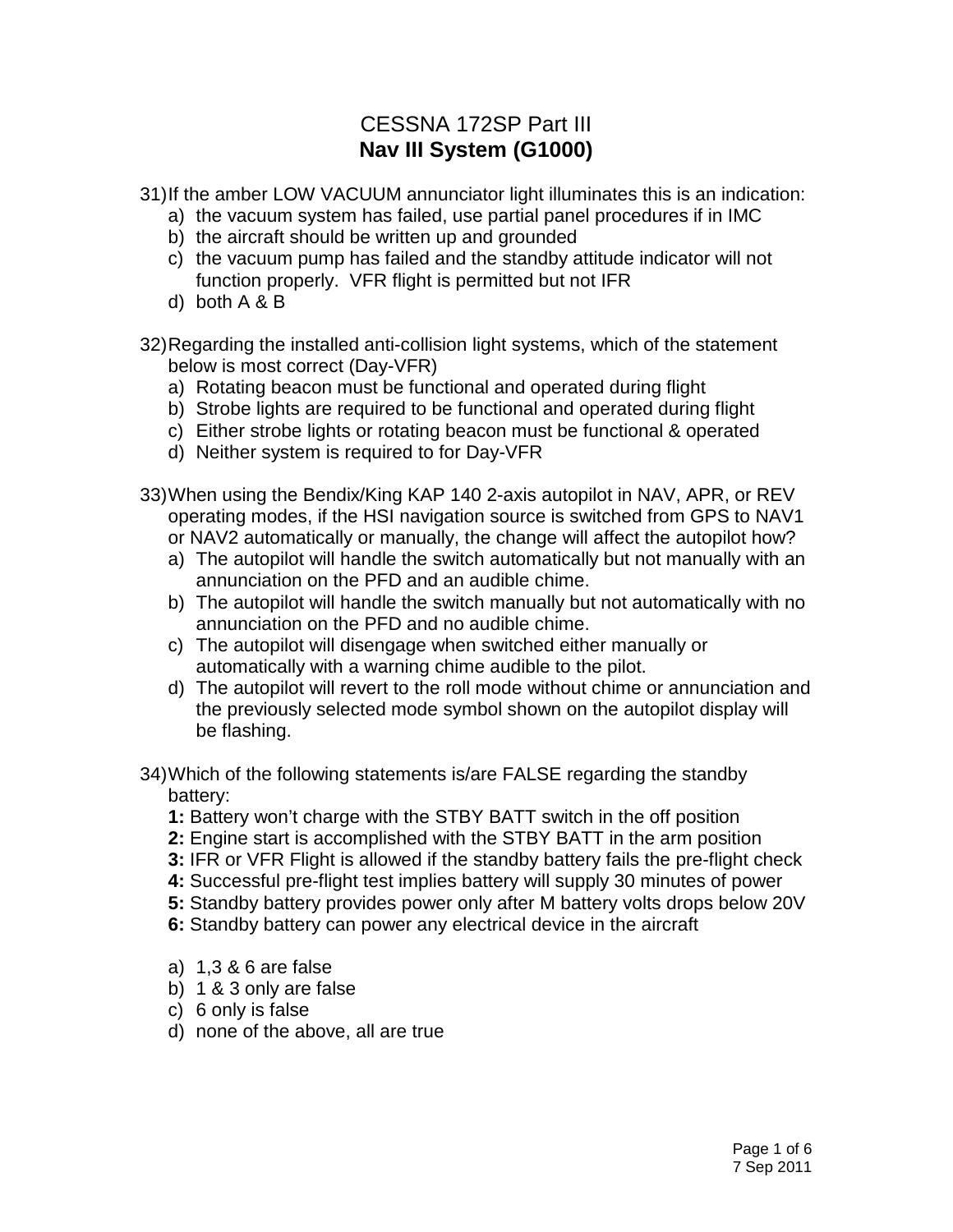35)The pilot may access the EGT and CHT information by pressing the soft keys on the MFD. Which of the following statements are true regarding proper leaning procedures in cruise?

**1:** If CHTs do not match within 30 degrees there is a malfunction in the fuel injection system.

- **2:** The mixture is set using the hottest cylinder EGT.
- **3:** The mixture is set using the EGT from the first cylinder to reach peak.
- **4:** The Lean Assist feature makes setting the mixture quick and foolproof.
	- a) Only 1, & 2 are true
	- b) Only 1, & 3 are true
	- c) Only 2, & 4 are true
	- d) Only 3 is true

36)Which of the following statements is/are true about the MET system:

**1:** The Manual Electric Trim (MET) test is not required if the autopilot will not be used during flight

**2:** If the red P on the autopilot face does not go out following the autopilot self test, the pilot must pull the autopilot circuit breaker prior to takeoff

**3:** If no PT light appears after approximately 5 seconds during RH trim switch portion of the MET test, the pilot must pull autopilot circuit breaker prior to flight

- **4:** KAP 140 altitude alerting tones will sound regardless of A/P engagement
- **5:** The autopilot is not capable of exceeding airspeed or engine limits
	- a) 1 only is true
	- b) 2,3,& 4 only are true
	- c) 2,3,4,& 5 only are true
	- d) all of the above statement are true
- 37)The pilot is allowed to select the altitude in the Altitude Reference Box on the PFD. This box assists the pilot when flying to help the pilot maintain altitude. Does this setting automatically transfer to the autopilot?
	- a) Yes, all functions including the altimeter setting transfer.
	- b) Yes, the altitude selected does but not the BARO setting.
	- c) No, because the GPS supplies altitude information to the autopilot.
	- d) No, the pilot must also input the information into the autopilot.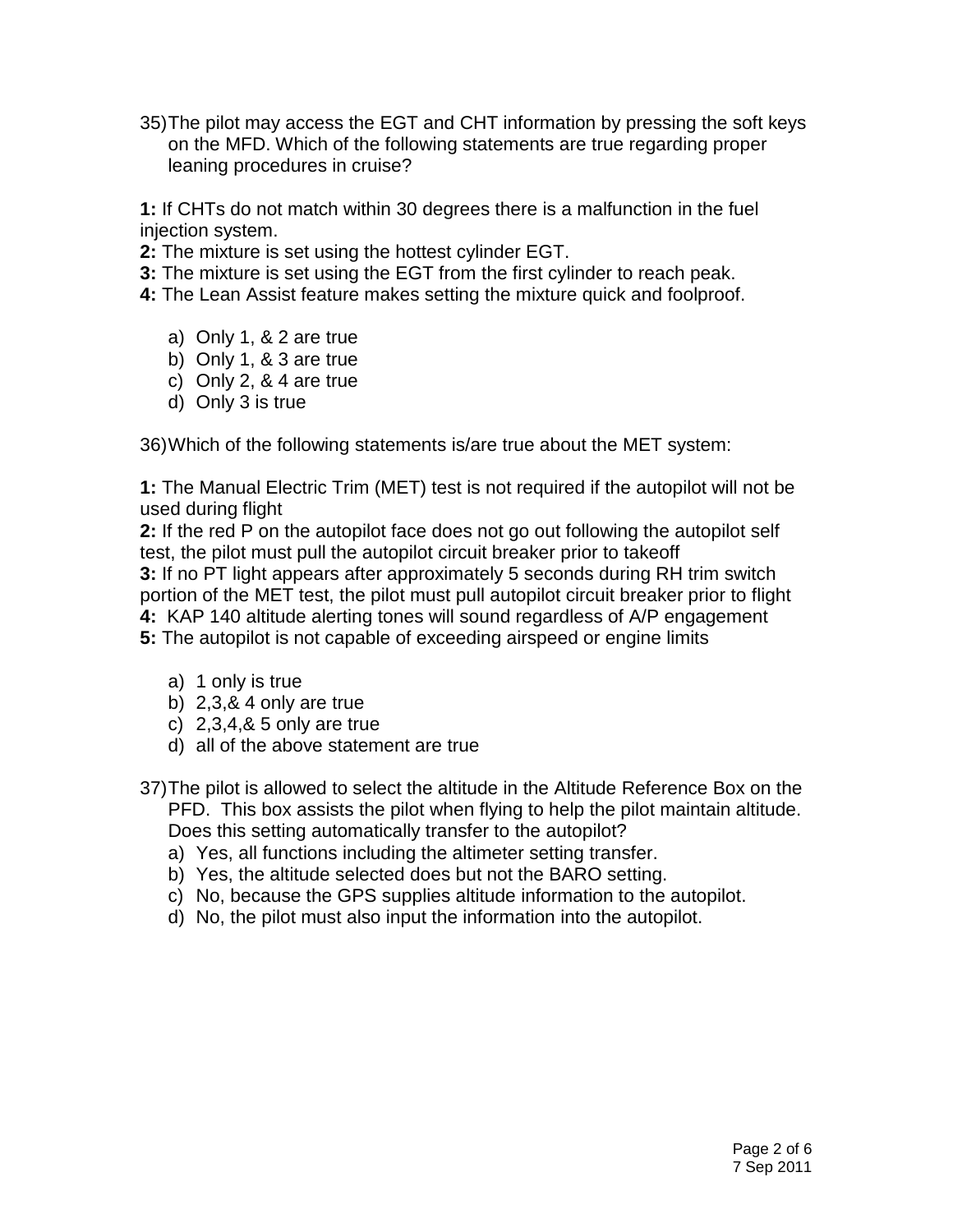- 38)Which of the following statements is/are true about the Artex C406-N ELT system:
	- 1: When energized, the ELT transmits on 121.5 and 243.0 MHz.
	- 2: The transmitter can be energized automatically or manually.
	- 3: The ELT gives an aural and visual warning to the pilot when energized.
	- 4: A cockpit-mounted switch can de-energize the ELT.
	- 5: The ELT broadcasts a digital signal with the aircraft ID on 406 MHZ.
	- a) 1 only is true
	- b) 1,2 & 3 only are true
	- c) 2,3,& 4 only are true
	- d) all of the statements are true
- 39)With loss of the Magnetometer (GMU 44) the AHRS will lose what important information?
	- a) Attitude Indicator
	- b) Heading Indicator
	- c) Altitude
	- d) Airspeed
- 40)In the event that the Air Data Computer (GDC 74A) fails what instruments will display red X's.
	- a) Airspeed, Altitude, Vertical Speed and True Airspeed
	- b) Heading and Course
	- c) Attitude, Sideslip and Heading
	- d) None of the above
- 41)The G1000 also displays information that helps the pilot as the aircraft is flying. One of these features is the Airspeed Trend Vector; similar to the Altitude Trend Vector and Turn Rate Indicator, it displays information for the pilot relating the speed of the aircraft within how long?
	- a) 2 seconds
	- b) 4 seconds
	- c) 6 seconds
	- d) 8 seconds
- 42) How does the G1000 PFD (and MFD) indicate what communication frequency is active for transmit?
	- a) It is green
	- b) It is white
	- c) It is in the upper window
	- d) It has a cyan border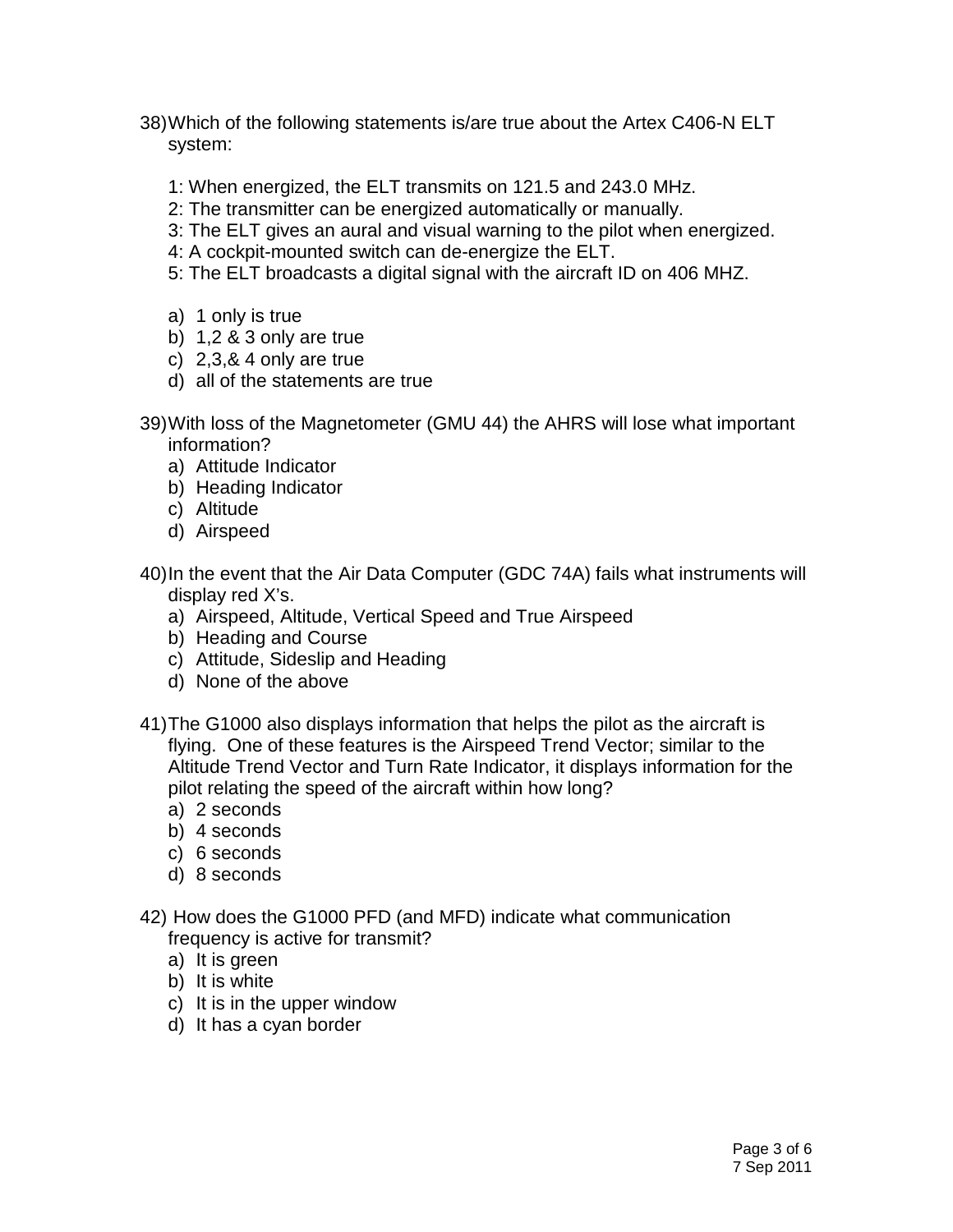- 43) To transmit and receive on COM 1 when using the G1000, the pilot must press which buttons on the audio panel?
	- a) COM 1 button will select the ability to transmit and receive on COM 1 and turn off receiver audio for COM 2.
	- b) COM 1 button will select the ability to transmit and receive on COM 1 but **not** turn off receiver audio for COM 2.
	- c) COM 1 MIC button will allow the pilot to transmit and receive on COM 1 and turn off the receiver audio for COM 2.
	- d) COM 1 MIC button will select the ability to transmit and receive on COM 1 but may not turn off the receiver audio for COM 2
- 44) While taking a cross country flight with a couple of friends the pilot wishes to limit the audio being received by the passengers so that they will not interrupt the transmissions to and from the aircraft, how is this done?
	- a) Push the PILOT ICS Isolation Key so that the triangle above the button is illuminated. Only the pilot will receive the transmissions while the passengers can converse without interrupting.
	- b) Push the COPILOT ICS Isolation Key to allow the co-pilot to hear only the co-pilot. We all know a person who would benefit from this feature and probably not even notice when it was activated.
	- c) There is no way for the pilot to limit who hears the transmissions to and from the aircraft, therefore all passengers should be briefed on when not to converse.
	- d) Both A & B.
- 45) The transponder on the G1000 has the capability to operate under Modes A, C, and S allowing the pilot to have more situational awareness. Which of the following is true regarding transponder operation:
	- a) Use the MFD to display the transponder information then use softkeys as necessary to set the code and turn the system on.
	- b) The Mode S transponder is completely automated. No squawk needs to be set since it is keyed to the aircraft tail number. The G1000 automatically sets the transponder to ALT upon takeoff and to GND when not airborne.
	- c) Use the softkeys on the PFD, XPDR then CODE, and then input all four numbers. The G1000 automatically sets the transponder to ALT upon takeoff and to GND after landing.
	- d) Use the softkeys on the PFD, XPDR then CODE, and then input all four numbers. Use the softkeys on the PFD, XPDR then ALT prior to takeoff and GND after landing.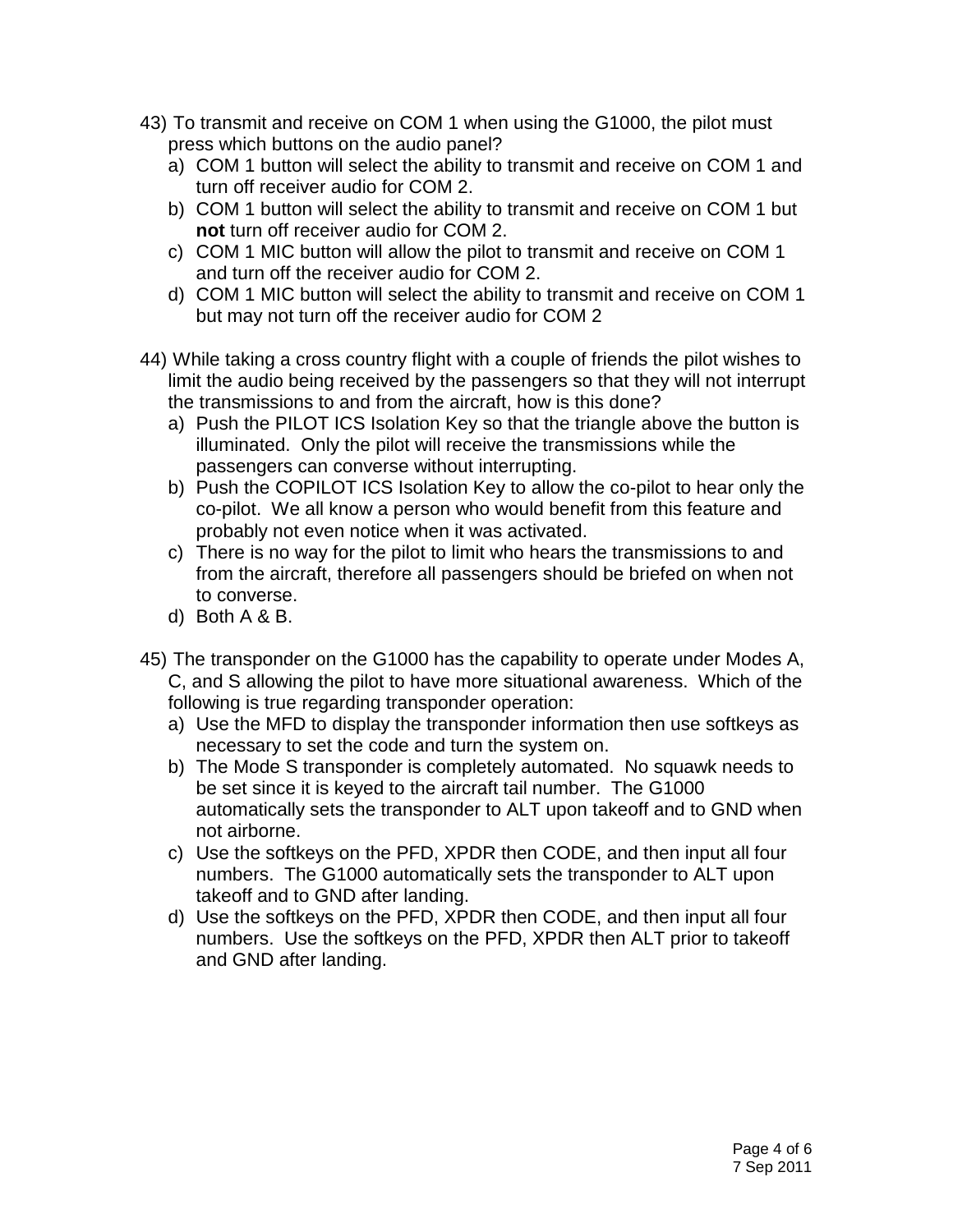- 46) The G1000 can calculate the aircraft range based on the fuel totalizer (GAL REM and GAL USED counters) which is accessed via the ENGINE, then SYSTEM softkeys on the MFD (or PFD in reversionary mode). What is important to remember about these values?
	- a) The system automatically senses the GAL REM from the readings of the fuel tanks. GAL USED is automatically reset at engine start.
	- b) The pilot can reset GAL USED at any time and must set the GAL REM counter manually.
	- c) GAL REM is an estimate of the fuel remaining at the destination in the active flight plan and is based upon the GAL USED value which is automatically reset at engine start.
	- d) The calculations are simply made from values input by the pilot on the AUX trip planning page of the MFD.
- 47) The System Status page is accessed via the MFD Aux Page 8. This page presents the status of all LRU's in the event the pilot suspects that one of the units providing the G1000 with data has been compromised. What presentation of the PFD might prompt the pilot to check this page?
	- a) A frozen or erratic heading indicator
	- b) A red X on any feature of the PFD
	- c) A message in the ALERT window on the PFD
	- d) A red MASTER WARNING in the Annunciation Window
- 48)The G1000 is also capable of TIS, or Traffic Information Service, being displayed to the pilot if selected on the inset map or MFD map. Which of the following statements is true?
	- a) TIS should be disabled in the traffic pattern, especially at Edwards AFB, to avoid numerous distracting flashing alerts on the PFD and voice alerts.
	- b) The system functions only when in radar coverage by **any** ATC facility.
	- c) There is no alert when TIS info becomes available but "Traffic Not Available" will be heard whenever TIS service becomes unavailable.
	- d) All of the above are true.